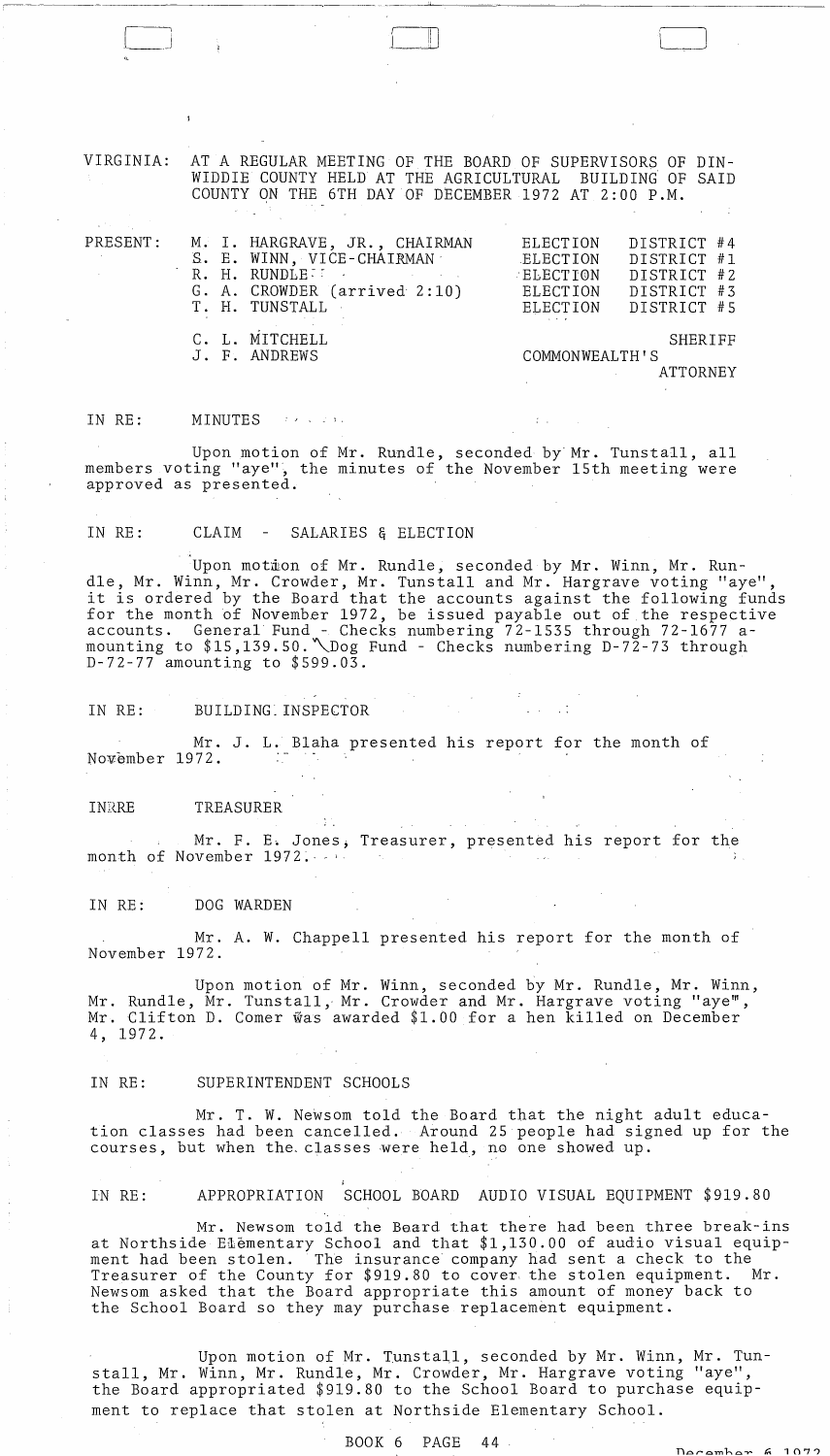## IN RE: VOCATIONAL SCHOOL

Mr. Newsom brought the Board of Supervisors up to date on the status of the Vocational School. He stated that the School Board had not made its final decision on its participation in a Vocational School, but this decision should be forthcoming at'its next meeting.

Each member of the Board of Supervisorsiindicated their support for a Vocational School and the Chairman, Mr. Hargrave, asked the County Administrator to make a copy of the tape of this portion of the county Administrator to make a copy of the tape of this portion of a<br>meeting so Mr. Newsom could play it for the School Board members at their meeting. By doing this, the School Board would have first hand knowledge of the Board of Supervisors feelings.

IN RE: WELFARE DEPARTMENT - DEPARTMENT OF SOCIAL SERVICES

Mrs. King B. Talley, requested the Board to approve the name change of her department from Department of Welfare to Department of Social Services.

Upon motion of Mr. Crowder, seconded by'Mr.Winn, all members voting "aye", the name of the Welfare Department was changed to Department of Social Services.

Upon motion of Mr. Winn, seconded by Mr. Tunstall, Mr. Winn, Mr. Tunstall, Mr. Crowder, Mr. Rundlel Mr. Hargrave, voting "aye", the SLH Application of Mr. Richard Rives was approved, along with Mrs. Talley's approval.

The SLH Applications of Ann Farrar and John R. Joyner were not acted upon and the Board asked MrS. Talley to bring these applications back for future consideration when more information was available.

Upon motion of Mr. Winn, seconded by Mr. Crowder, Mr. Winn, Mr. Crowder, Mr. Tunstall, Mr. Rundle, Mr. Hargrave voting "aye", the SLH Application of Elnora Spratley was denied. Mrs. Talley recommended denial.

Upon motion of Mr. Winn, seconded by Mr. Tunstall, Mr. Winn, Mr. Tunstall, Mr. Rundle, Mr. Crowder, Mr. Hargrave voting "aye", the SLH Application of Pearl Field was approved. Mrs. Talley recommended approval.

## IN RE: DEPARTMENT OF HEALTH

Dr. J. G. McNiel advised the Board that a new clerk to help Mrs. Hannah Wells would be included in next years budget.

The sanitarians and the service rendered by the sanitarians was discussed by the Board and Dr. McNiel. Both Mr. Hargrave and Mr. Crowder suggested to Dr. McNiel that the sanitarians use more tact in their dealing with the people. The biggest complaint from all the citizens of the County had been that they felt that they had not been properly treated when they had asked for assitance from the Dinwiddie Health Department. Dr. McNiel told the Board that their suggestions were well taken and he would do his utmost to see that they were acted upon.

## IN RE: HIGHWAY DEPARTMENT

, where

Mr. R. V. Lancster and Mr. B. C. Medlock appeared before the Board to discuss any problems that the Supervisors had to present to them. Mr. Rundle thanked Mr. Lancaster for taking a visual automo- . bile count on State Route 699. Mr. Rundle asked what the next step would be to have something done to this road. Mr. Lancaster advised Mr. Rundle, that next year when the budget was prepared on Secondary Roads in Dinwiddie County that Route 699 would be given every consideration. Later in the meeting, Mr. Marvin Watkins asked that the letter from the State Highway to Mr. Rundle advising him of the road count be read. This letter indicated' that' the total vehicles on the day of the road county was 77. Two years ago the road count was 31.

 $\label{eq:1} \begin{array}{ll} \mathcal{L}_{\mathcal{A}}(\mathbf{v},\mathbf{v},\mathbf{v}) = \mathcal{L}_{\mathcal{A}}(\mathbf{v},\mathbf{v},\mathbf{v}) \end{array}$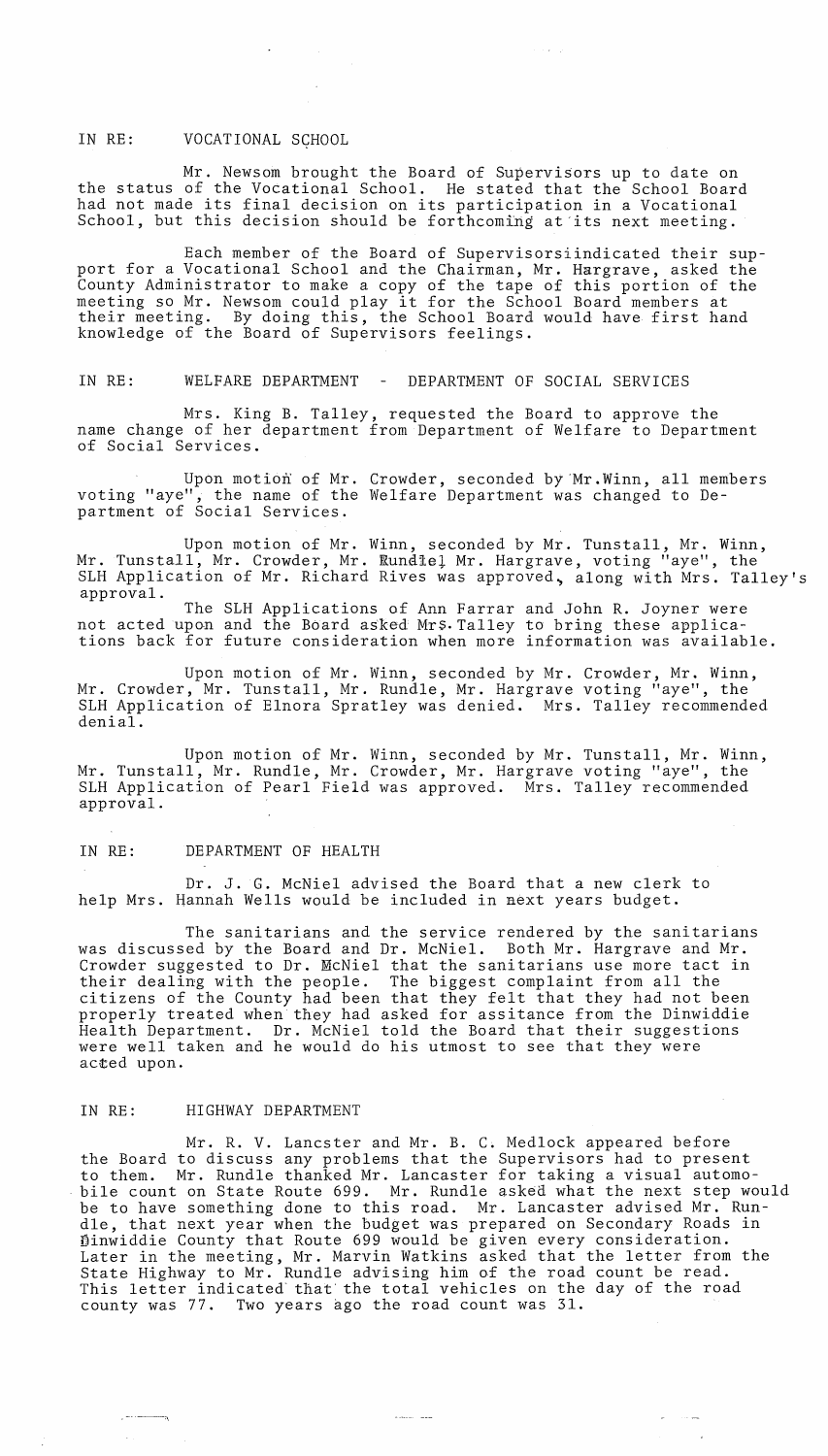IN RE:  $\cdot$  AN ORDINANCE TO AMEND AND REORDAIN SECTION 17-8 DINWIDDIE COUNTY CODE

 $\begin{array}{|c|c|} \hline \quad \quad & \quad \quad & \quad \quad \\ \hline \quad \quad & \quad \quad & \quad \quad \\ \hline \quad \quad & \quad \quad & \quad \quad \\ \hline \quad \quad & \quad \quad & \quad \quad \\ \hline \quad \quad & \quad \quad & \quad \quad \\ \hline \quad \quad & \quad \quad & \quad \quad \\ \hline \quad \quad & \quad \quad & \quad \quad \\ \hline \quad \quad & \quad \quad & \quad \quad \\ \hline \quad \quad & \quad \quad & \quad \quad \\ \hline \quad \quad & \quad \quad & \quad \quad \\ \hline \quad \quad & \quad \quad & \quad \quad \\ \hline \quad \quad & \quad \$ 

- ,----,--- - - -------,-------

 $[\_$ 

This being the, time and place as advertised in the Progress-Index on November 22nd and 29th for the Board to consider for adoption an ordinance to amend and reordain Section 17-8 of the Dinwiddie County Code so as provide in the zoning ordinance that substantially the same petition for the changes of zoning regulations, district boundaries or classifications of property shall not be reconsidered more frequently than every six months. This ordinance has been acted upon favorably by the Planning Commission.

Upon motion of Mr. Rundle, seconded by Mr. Winn, all members voting "aye",

BE IT ORDAINED BY THE BOARD OF SUPERVISORS OF DINWIDDIE COUNTY, VIRGINIA, that Section 17-8 of the Dinwiddie County Code, adopted April 1, 1970, be amended and reordained by the addition of paragraph (d) to Section 17-8, as follows:

(d) Substantially the same petition for the change of regulations, district boundaries or classifications of property shall not be reconsidered by the governing body whthin a period of six months from the date on which substantially the same petition was previously considered by said governing body.

IN RE: DINWIDDIE COUNTY WATER AUTHORITY - \$25,000.00 LQAN APPROVED

Mr. M. G. Rainey, Chairman and Mr. Robert Ritchie, Executive Director, appeared on behalf of the Dinwiddie County Water, Authority. They requested the Board of Supervisors to grant or underwrite \$100,000 to cover the initial phases of engineering, field work for the water and sewer project in the Northern end of the County. No funds would be available from H.U.D. or from the sale of revenue bonds until the project is assured.'

After much discussion, Mr. Winn moved, Mr. Tunstall seconded, Mr. Winn, Mr. Tunstall, Mr. Rundle, Mr. Crowder, Mr. Hargrave voting"aye" the Board agreed to loan to the Dinwiddie County Water Authority \$25,000.00 to finance the initial phase of the engineering field work and if this survey proves positive, the Board will loan an additional \$75,000.00<br>to the Water Authority to complete the engineering field work. If the to the Water Authority to complete the engineering field work. initial survey proves negative, the Board will then consider the \$25,000.00 a grant to the Water Authority with no requirement for repayment.

In addition, the Water Authority wanted to know if the Board of Supervisors would concur with the resolution to require immediate hookup to water and sewer of all new construction where water and sewer services are available.

The Board agreed with this immediate hookup to water and sewer of all new construction and would pass the necessary ordinance when the time came to do so.

## IN RE: REDISTRICTING 1972

Mr. Rundle asked that the Redistricting plan for the County be presented to the public as soon as possible.

There being no further business to be brought before the Board the meeting adjourned at 4:15 P.M.

~' '

Frid, Hargrave, Chairman

ATTEST: *UU YAYAAN* --- ,--,,-,------"

BOOK 6 PAGE 45

December 6, 1972